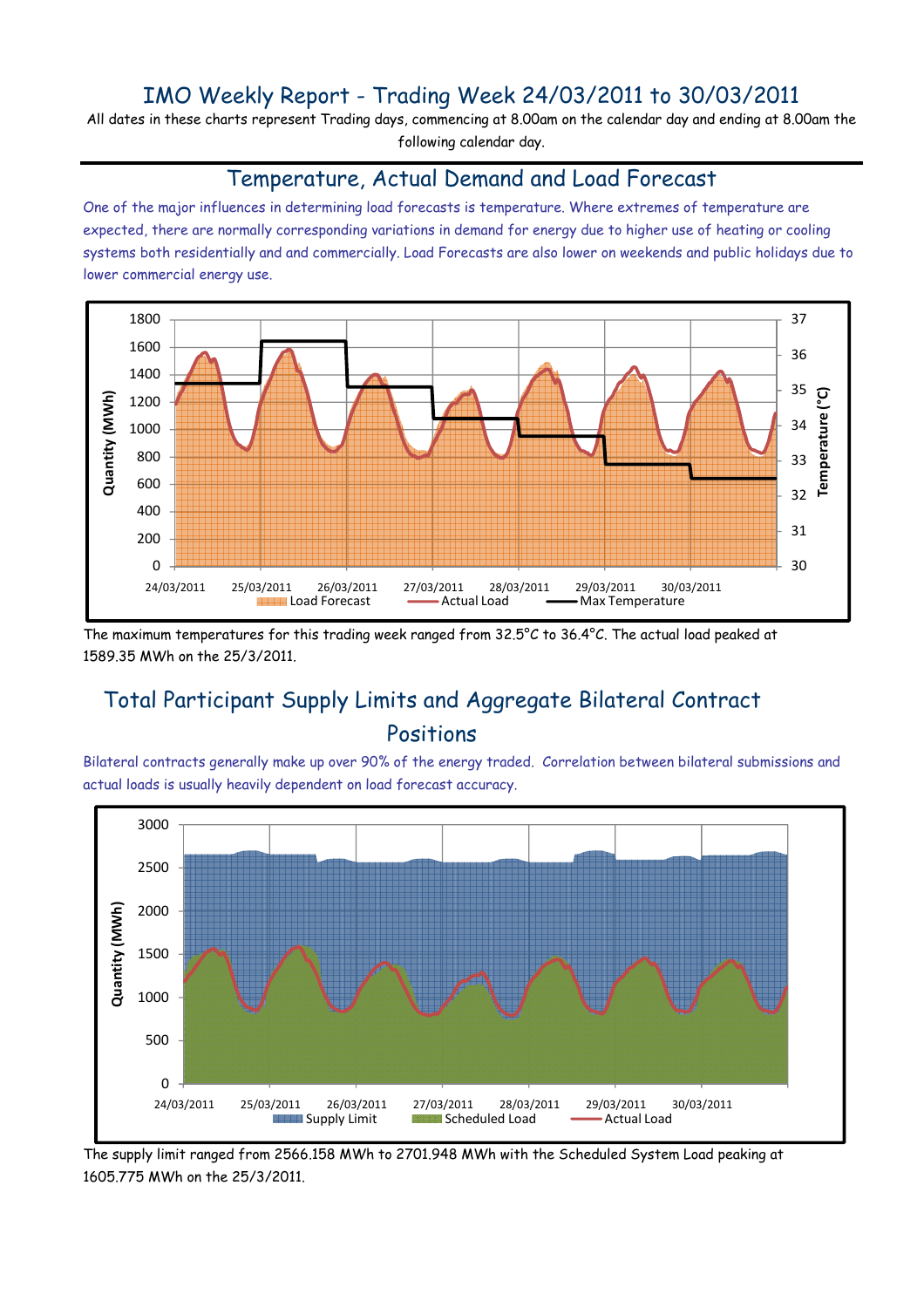### Net Balancing Market Trades

Bilateral contracts and STEM trading are generally based on the forecast energy requirements of Participants. When the forecast requirements are higher or lower than the actual requirements for a day, this Market energy must be bought and sold in the balancing mechanism. This graph shows the estimated net balancing trades.



The majority of the balancing activity this week occurred within Balancing Supply. The maximum balancing demand for the week reached 198.596 MWh on the 27/3/2011. The maximum balancing supply for the week reached -283.59 MWh on the 25/3/2011.

#### Total Traded Energy

This chart represents a comparison between the total net energy that is traded in Bilateral Contracts, the STEM and the balancing mechanism. Balancing Supply represents cases in which the total contract position is greater than the demand and customers must supply energy back to balancing. Balancing Demand represents cases in which the total contract position is less than the demand and customers must purchase energy from balancing.



Total balancing supply equalled -17271.25 MWh whereas total balancing demand equalled 6402.77 MWh. The Total STEM Traded quantity was 34278.508 MWh, with the STEM Clearing Quantity ranging between 0.622 MWh and 241.681 MWh.